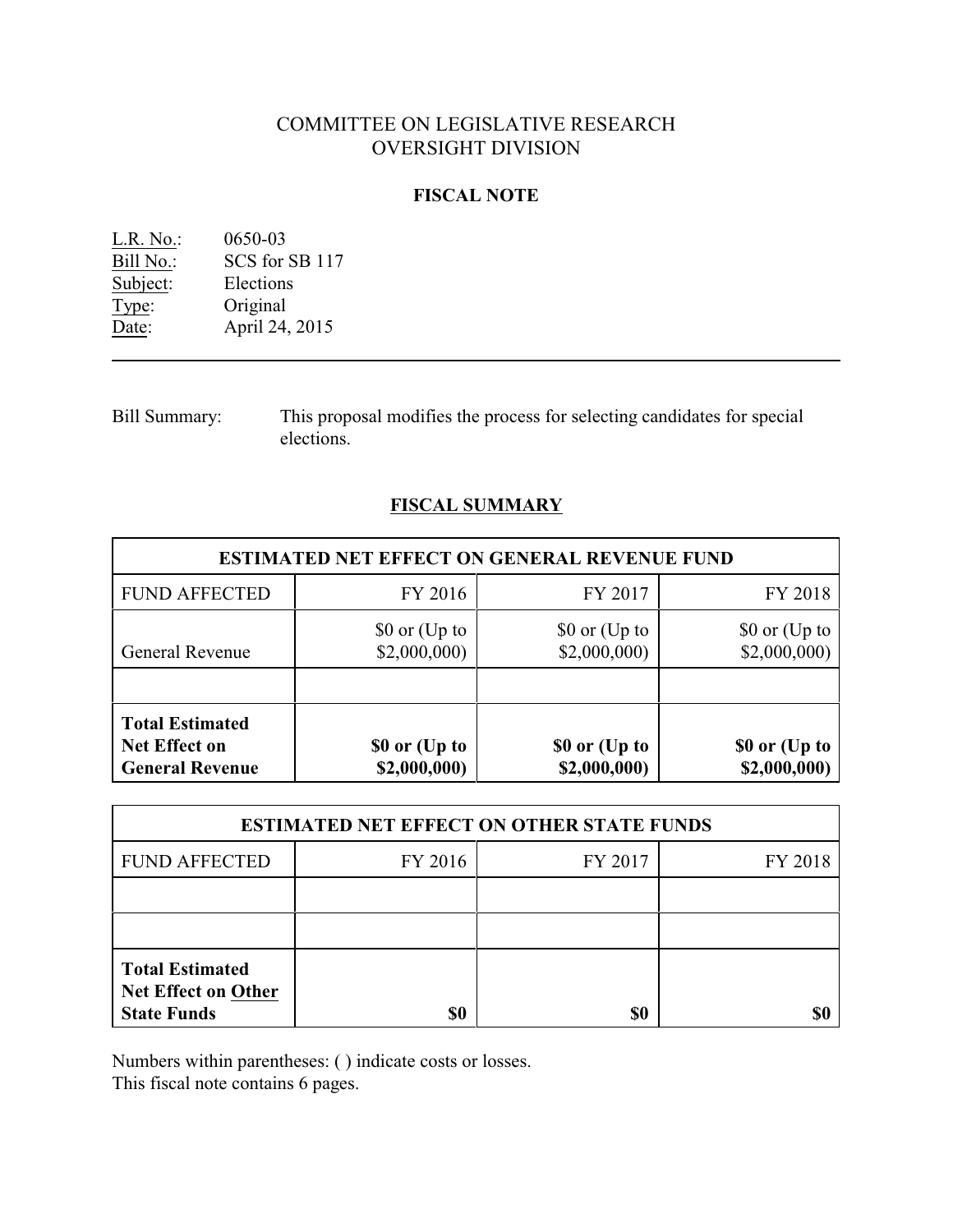L.R. No. 0650-03 Bill No. SCS for SB 117 Page 2 of 6 April 24, 2015

| <b>ESTIMATED NET EFFECT ON FEDERAL FUNDS</b>                               |         |         |         |  |
|----------------------------------------------------------------------------|---------|---------|---------|--|
| <b>FUND AFFECTED</b>                                                       | FY 2016 | FY 2017 | FY 2018 |  |
|                                                                            |         |         |         |  |
|                                                                            |         |         |         |  |
| <b>Total Estimated</b><br><b>Net Effect on All</b><br><b>Federal Funds</b> | \$0     | \$0     |         |  |

| <b>ESTIMATED NET EFFECT ON FULL TIME EQUIVALENT (FTE)</b>    |         |         |         |  |
|--------------------------------------------------------------|---------|---------|---------|--|
| <b>FUND AFFECTED</b>                                         | FY 2016 | FY 2017 | FY 2018 |  |
|                                                              |         |         |         |  |
|                                                              |         |         |         |  |
| <b>Total Estimated</b><br><b>Net Effect on</b><br><b>FTE</b> |         |         |         |  |

 $\boxtimes$  Estimated Net Effect (expenditures or reduced revenues) expected to exceed \$100,000 in any of the three fiscal years after implementation of the act.

| <b>ESTIMATED NET EFFECT ON LOCAL FUNDS</b> |         |         |  |  |
|--------------------------------------------|---------|---------|--|--|
| <b>FUND AFFECTED</b>                       | FY 2017 | FY 2018 |  |  |
| Local Government*                          | \$0     | \$0     |  |  |

\* Transfer In - costs net to zero.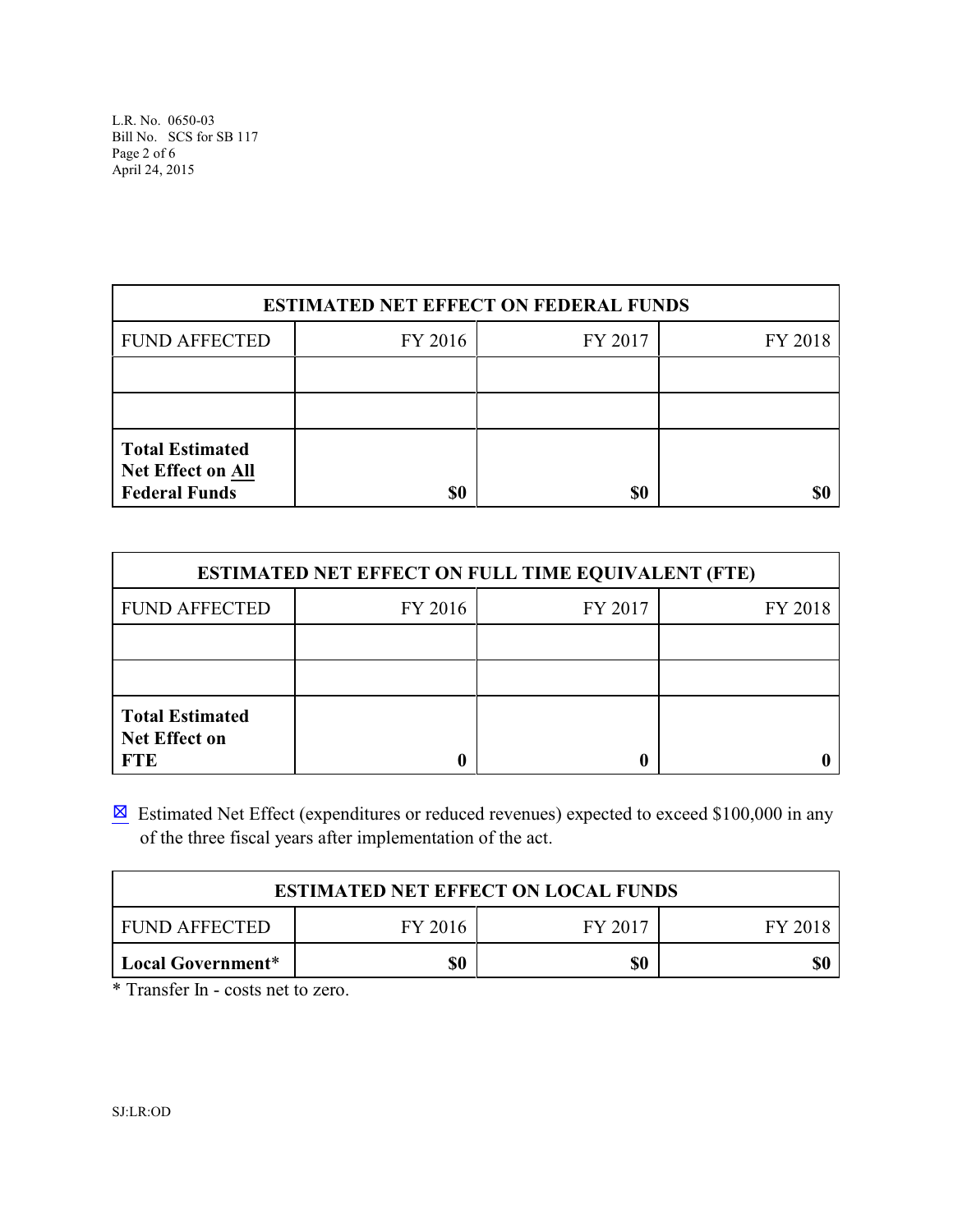L.R. No. 0650-03 Bill No. SCS for SB 117 Page 3 of 6 April 24, 2015

### **FISCAL ANALYSIS**

### ASSUMPTION

Officials at the **Office of the Secretary of State** (**SOS**) state that currently, when a vacancy occurs in the offices of U.S. Representative, State Senator and State Representative, the Governor shall without delay issue a writ of election to fill such vacancy. §115.363.5 RSMo states that a party nominating committee may nominate a candidate for an election called to fill a vacancy.

This proposal would replace this nominating process with a separate primary election prior to the special election. This proposal would require candidates to be nominated at a primary election which shall be held on a Tuesday at least forty-five days prior to the date of the special election. It would essentially create an additional election, to select nominees, prior to the special election. Due to the election process, 78 days are needed between the date of the primary election and the date of the special election.

Pursuant to §115.063.2 RSMo, the state is required to pay all costs associated with special elections. Due to the un-predictability of when vacancies may occur and the geographical size of the vacated district, costs associated with this proposal are difficult to estimate. In previous special elections, costs have varied from \$25,000 to \$715,000 per election; however, if there is a statewide vacancy, the cost is \$7.1 million per election. This proposal doubles the cost of each special election due to a primary election for the special election; however, it is possible for primary not to be. It also doubles the length of time needed for the election process because of the addition of a primary election. The Secretary of State assumes, for the purposes of this fiscal note, that it should have the full appropriation authority it needs to adequately fund all special elections.

**Oversight** received information from SOS that there were six special elections held in FY 2010 at a cost of \$584,912, two special elections held in FY 2011 at a cost of \$204,728, five special elections held in FY 2012 at a cost of \$7,526,430, six special elections held in FY 2013 at a cost of \$1,078,244, and five special elections held in FY 2014 at a cost of \$341,710. The five year average is \$1,947,205.

**Oversight** will range the fiscal impact from \$0 (no primary special election needed) or Up to the average special election estimate provided by the Office of the Secretary of State (\$2,000,000).

Officials at the **Lincoln County Clerk's Office** assume a cost of approximately \$65,000 per election.

Officials at the **St. Louis County Board of Election Commission** assume costs could range SJ:LR:OD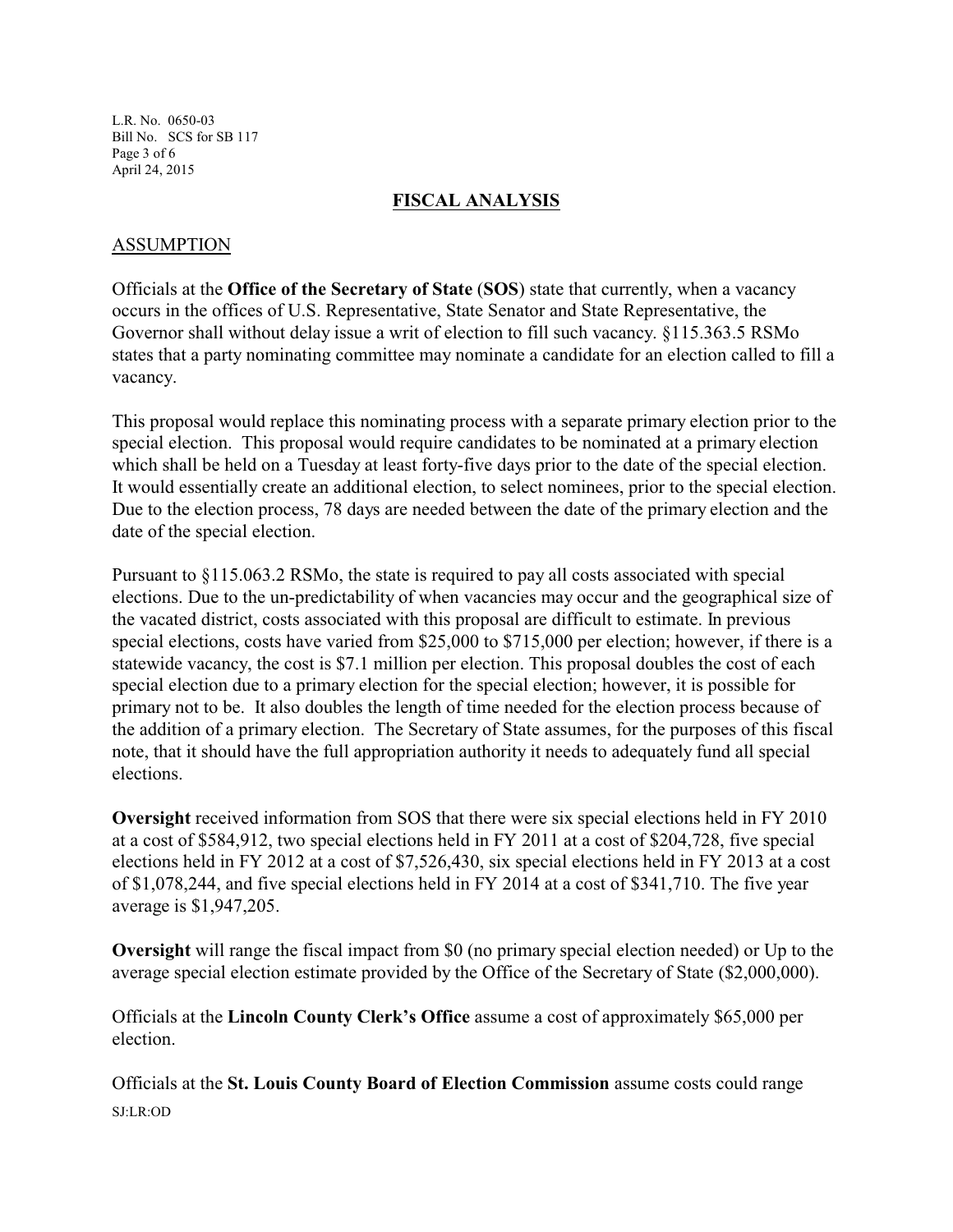L.R. No. 0650-03 Bill No. SCS for SB 117 Page 4 of 6 April 24, 2015 ASSUMPTION (continued)

from several thousand dollars, for a small local election, to approximately \$1.5 million in the case of a countywide election.

Officials at the **Platte County Board of Election Commission** assume costs could range from \$6,500 for a smaller entity to \$65,000 for a county wide office.

Officials at the **St. Louis City Board of Election Commission** assume no fiscal impact from this proposal to their organization.

Officials at the following boards of election commission: Kansas City Board of Election Commission, Clay County Board of Election Commission, and Jackson County Board of Election Commission not respond to **Oversight's** request for fiscal impact.

Officials at the following counties: Andrew, Atchison, Audrain, Barry, Bollinger, Boone, Buchanan, Callaway, Camden, Cape Girardeau, Carroll, Cass, Clay, Cole, Cooper, DeKalb,

Dent, Franklin, Greene, Holt, Jackson, Jefferson, Johnson, Knox, Laclede, Lawrence, Marion, McDonald, Miller, Moniteau, Montgomery, New Madrid, Nodaway, Ozark, Perry, Pettis, Phelps, Platte, Pulaski, Scott, Shelby, St. Charles, St. Louis, St. Francois, Taney, Warren, Wayne and Worth did not respond to **Oversight's** request for fiscal impact.

| <b>ESTIMATED NET EFFECT ON</b><br><b>GENERAL REVENUE</b>                                                                                                      | \$0 or up to<br>(S2,000,000)  | \$0 or up to<br>(S2,000,000)  | \$0 or up to<br>(\$2,000,000) |
|---------------------------------------------------------------------------------------------------------------------------------------------------------------|-------------------------------|-------------------------------|-------------------------------|
| Transfer Out - Secretary of State -<br>reimbursement of local election authority<br>primary election costs if a special election<br>is called by the Governor | \$0 or up to<br>(\$2,000,000) | \$0 or up to<br>(\$2,000,000) | \$0 or up to<br>(\$2,000,000) |
| <b>GENERAL REVENUE</b>                                                                                                                                        | $(10 \text{ Mo.})$            |                               |                               |
| FISCAL IMPACT - State Government                                                                                                                              | FY 2016                       | FY 2017                       | FY 2018                       |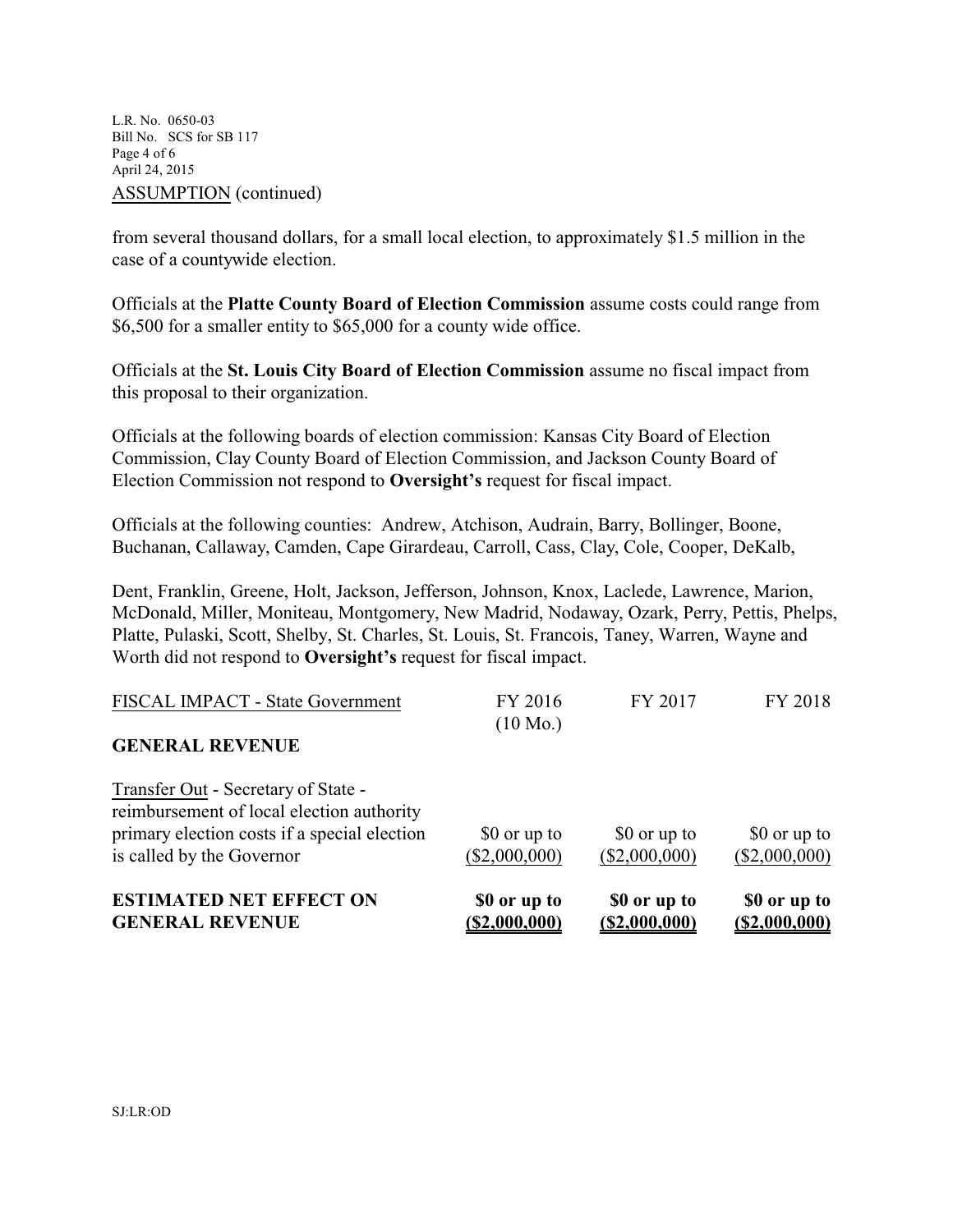| L.R. No. 0650-03<br>Bill No. SCS for SB 117                                                                           |                               |                               |                               |
|-----------------------------------------------------------------------------------------------------------------------|-------------------------------|-------------------------------|-------------------------------|
| Page 5 of 6<br>April 24, 2015                                                                                         |                               |                               |                               |
| FISCAL IMPACT - Local Government                                                                                      | FY 2016<br>$(10 \text{ Mo.})$ | FY 2017                       | FY 2018                       |
| <b>LOCAL ELECTION AUTHORITIES</b><br><b>FUND</b>                                                                      |                               |                               |                               |
| Transfer In - Local Election Authorities -<br>reimbursement of election costs by the<br>State for special election(s) | \$0 or up to<br>\$2,000,000   | \$0 or up to<br>\$2,000,000   | \$0 or up to<br>\$2,000,000   |
| Costs - Local Election Authorities - cost<br>of special election(s)                                                   | \$0 or up to<br>(\$2,000,000) | \$0 or up to<br>(\$2,000,000) | \$0 or up to<br>(\$2,000,000) |
| <b>ESTIMATED NET EFFECT ON</b><br><b>LOCAL ELECTION AUTHORITIES</b><br><b>FUND</b>                                    | <u>so</u>                     | <u>\$0</u>                    | <u>so</u>                     |

FISCAL IMPACT - Small Business

No direct fiscal impact to small businesses would be expected as a result of this proposal.

#### FISCAL DESCRIPTION

Currently, a political party nominating committee may select a party candidate for election to an office for a special election. This act removes this process and instead requires that a primary election be held for every special election at least 45 days prior to the special election. This act also requires that notice of both the primary and special elections be published with the name of the office to be filled, the dates of the primary and special elections, and the dates by which candidates must be filed for office.

This legislation is not federally mandated, would not duplicate any other program and would not require additional capital improvements or rental space.